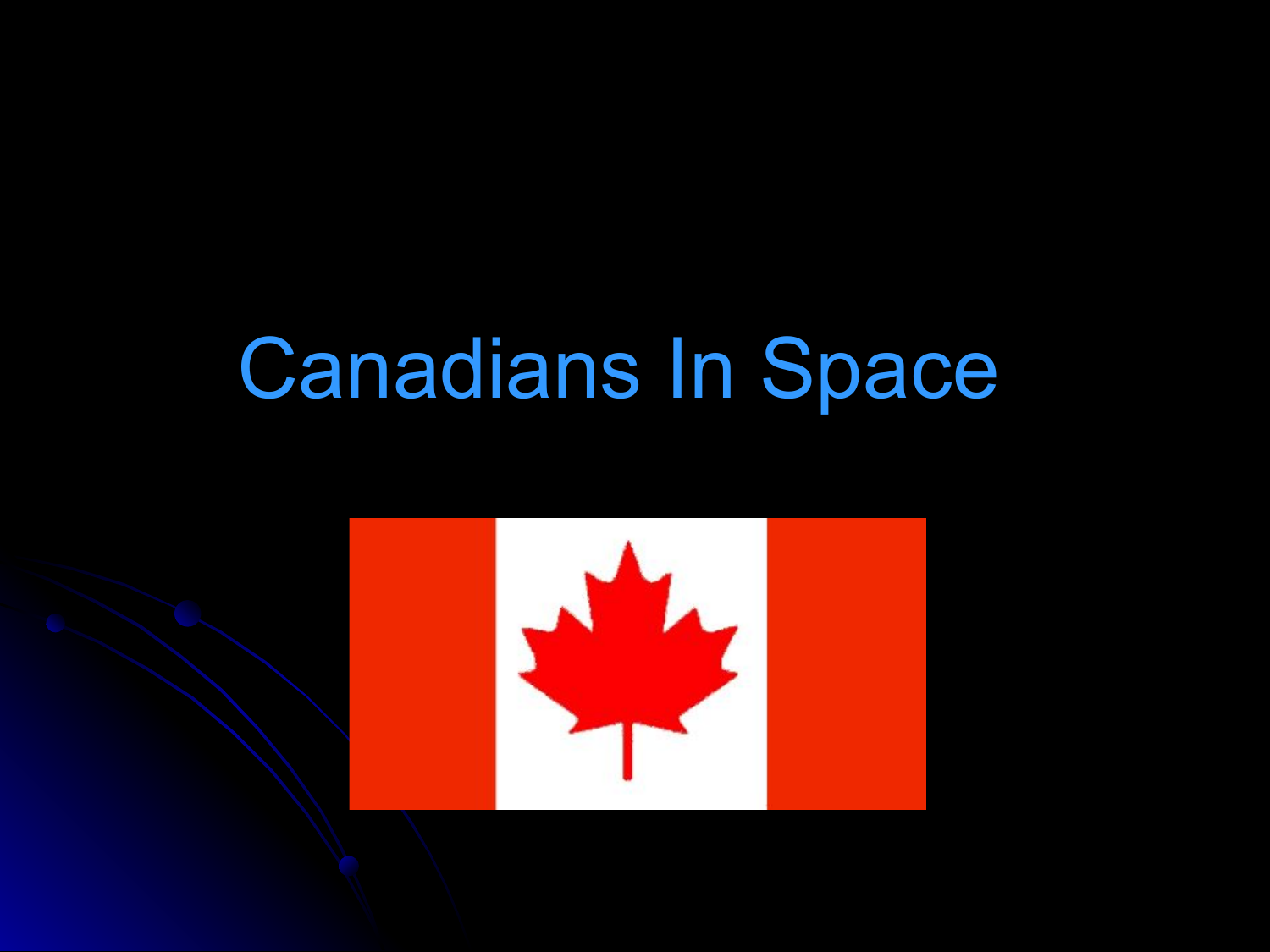#### Canada Does Space?

- One of the large misconceptions is that since we do not have launch capability there is no viable space program in Canada
- Actually that could not be further from the truth. Canadians are world leaders in astronomy, satellites, robotics, and Canada is a founding member of the ISS

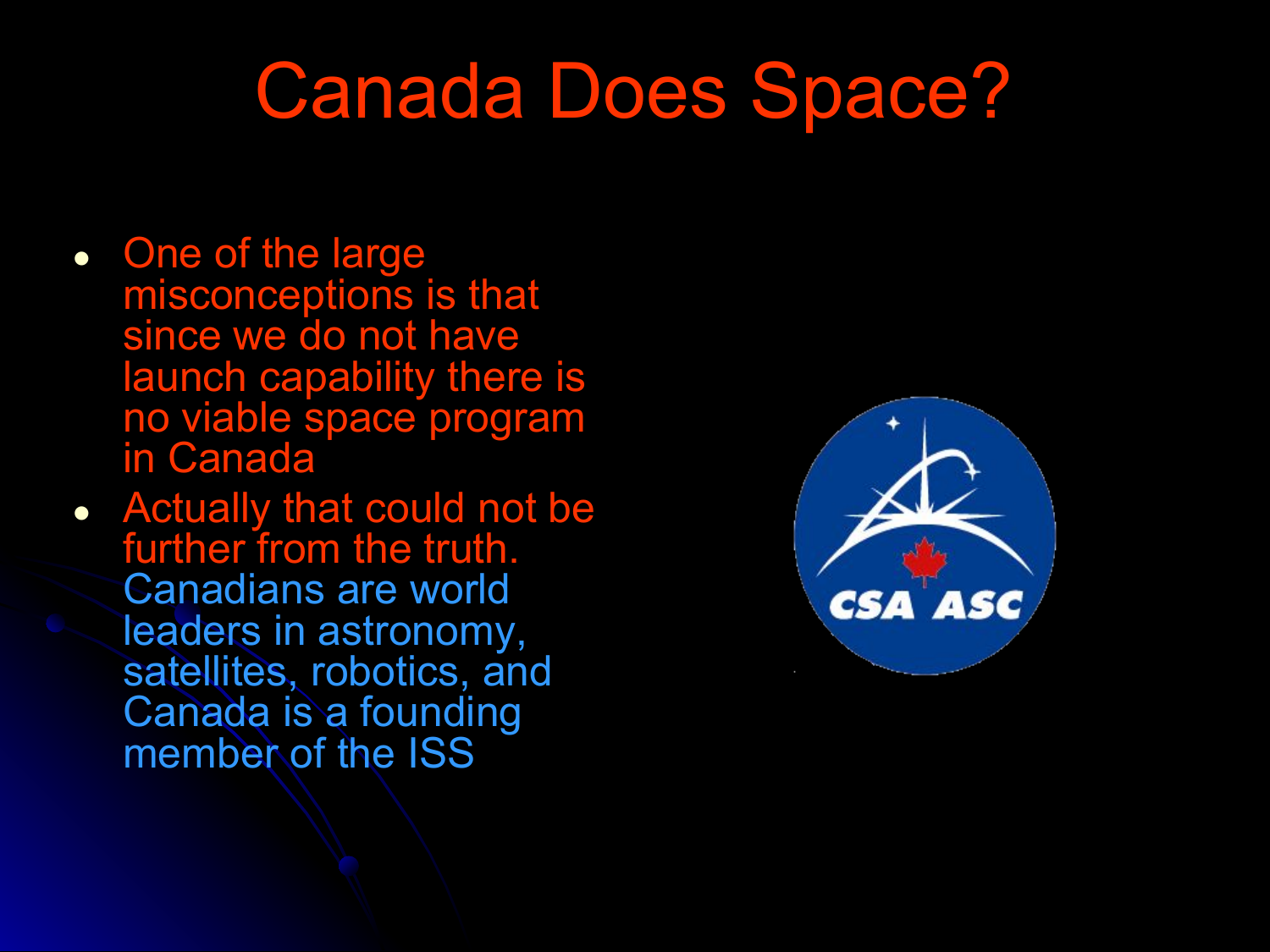## Anik

- Canada's first satellite was called Anik
- Launched in 1972 Anik was the worlds first geosynchronous communications satellite.
- Anik F2 was launched in 2004 and is the first satellite to offer 2way broadband internet connections at high speed.

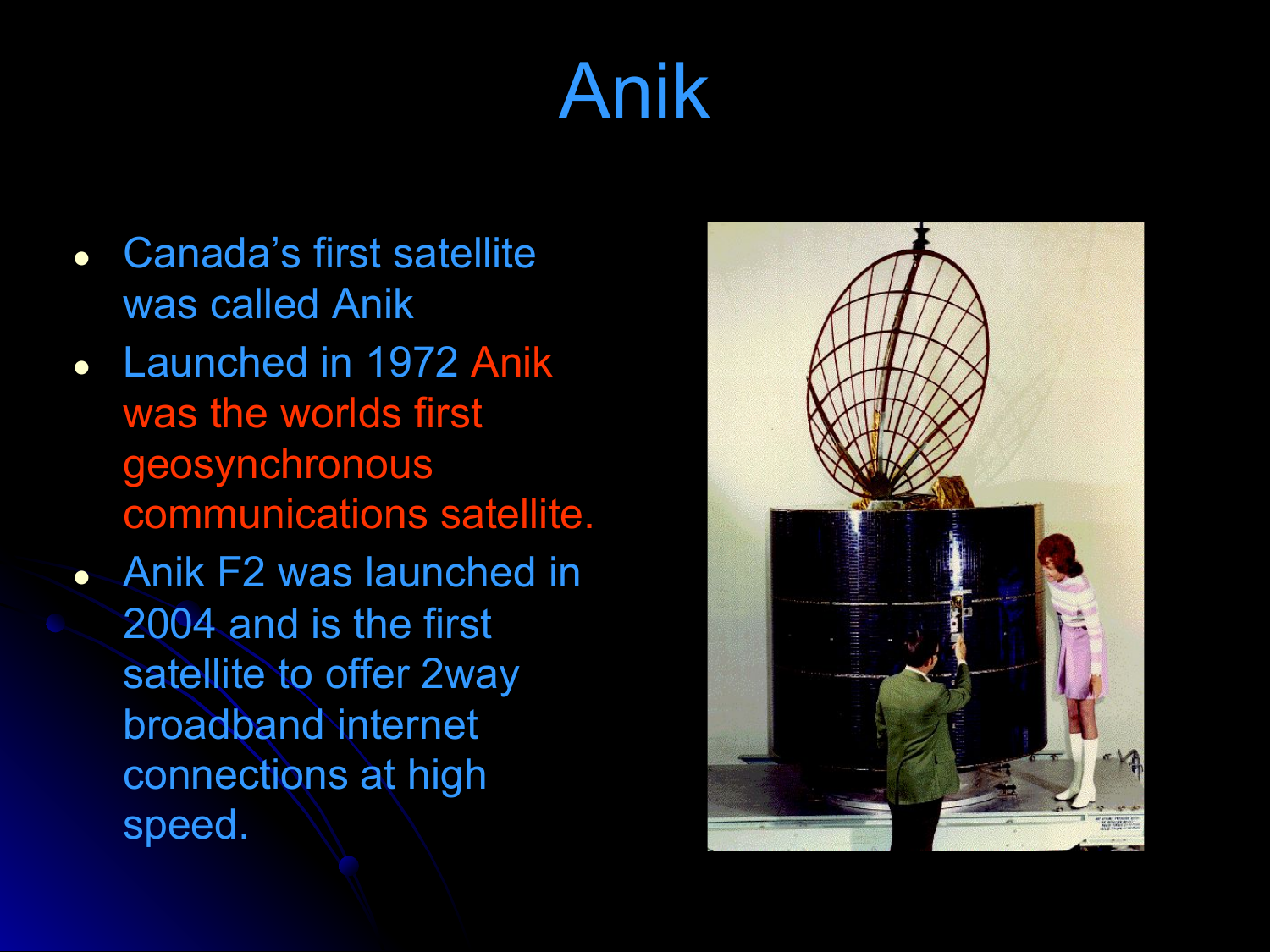## RADARSAT





- **RADARSAT-1** is anEarth observation satellite developed by Canada to monitor environmental changes and the planet's natural resources.
- Launched in November 1995, **RADARSAT-1** provides Canada and the world with an operational radar satellite system capable of timely delivery of large amounts of data.
- Equipped with a powerful synthetic aperture radar (SAR) it acquires images of the Earth day or night, in all weather and through cloud cover, smoke and haze.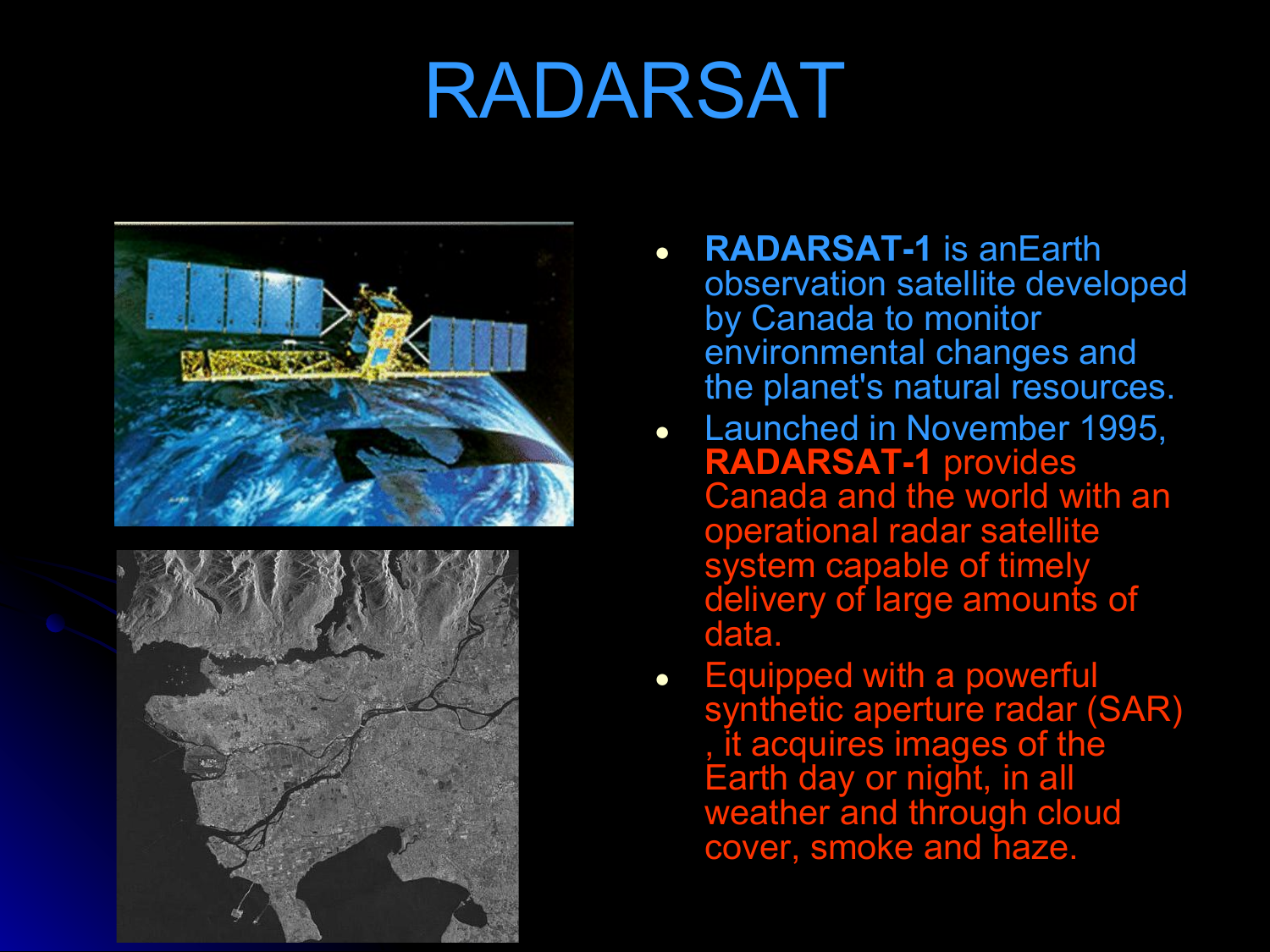# The Humble Space Telescope

- Canada is the proud owner of the smallest space telescope in the world
- The official name of the telescope is MOST or Microvariability and Oscillations of STars, but it's affectionately known as the Humble, a takeoff on the larger Hubble space telescope.
- Launched in 2003 it is about the size of a pie plate in a suitcase.
- It is useful because it allows us to see tiny oscillations in stars to detect their composition and the possibility of planets.



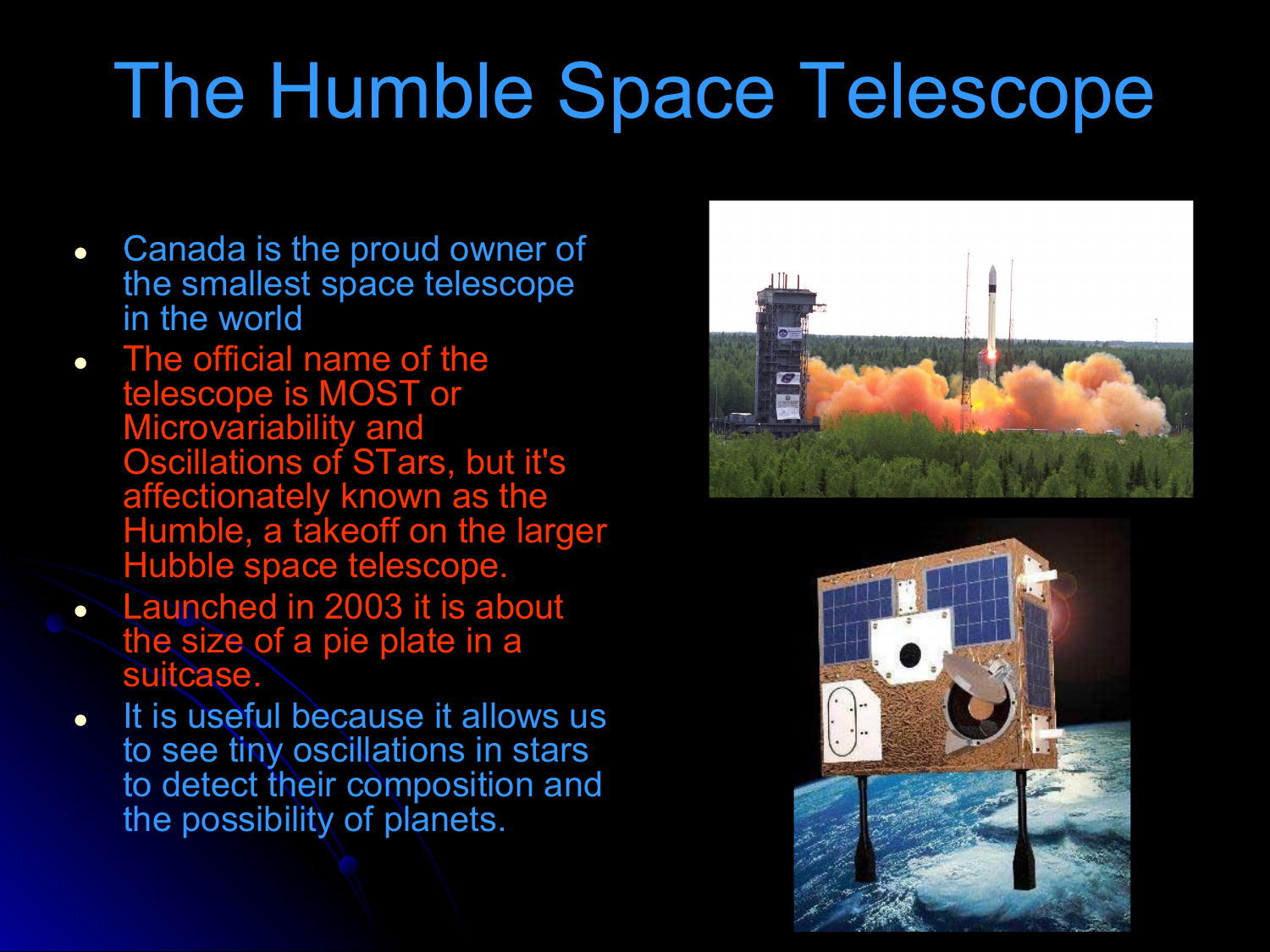### CANADARM 1

- The most notable Canadian contribution to space is the CANADARM.
- Attached to the space shuttle the CANADARM has become the most vital instrument on the shuttle.
- From grabbing satellites and moving cargo to being a lift for astronauts the shuttle would not have been the same without it.



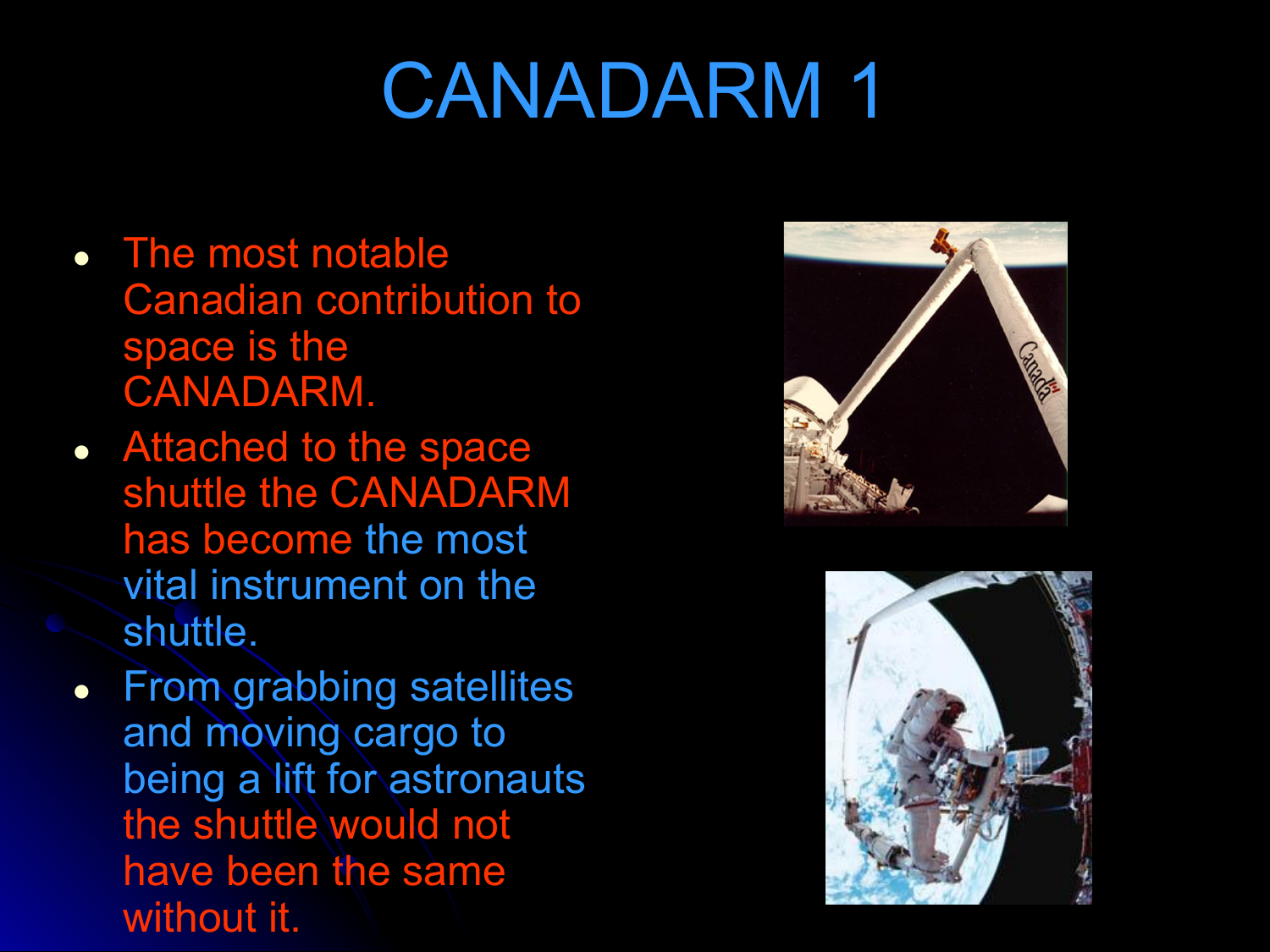### About the Canadarm

- The Canadarm was built by Canada as our contribution to the space program.
- The cost for construction was 100 million dollars
- **In return Canadian** astronauts get preferential access to shuttle launches.

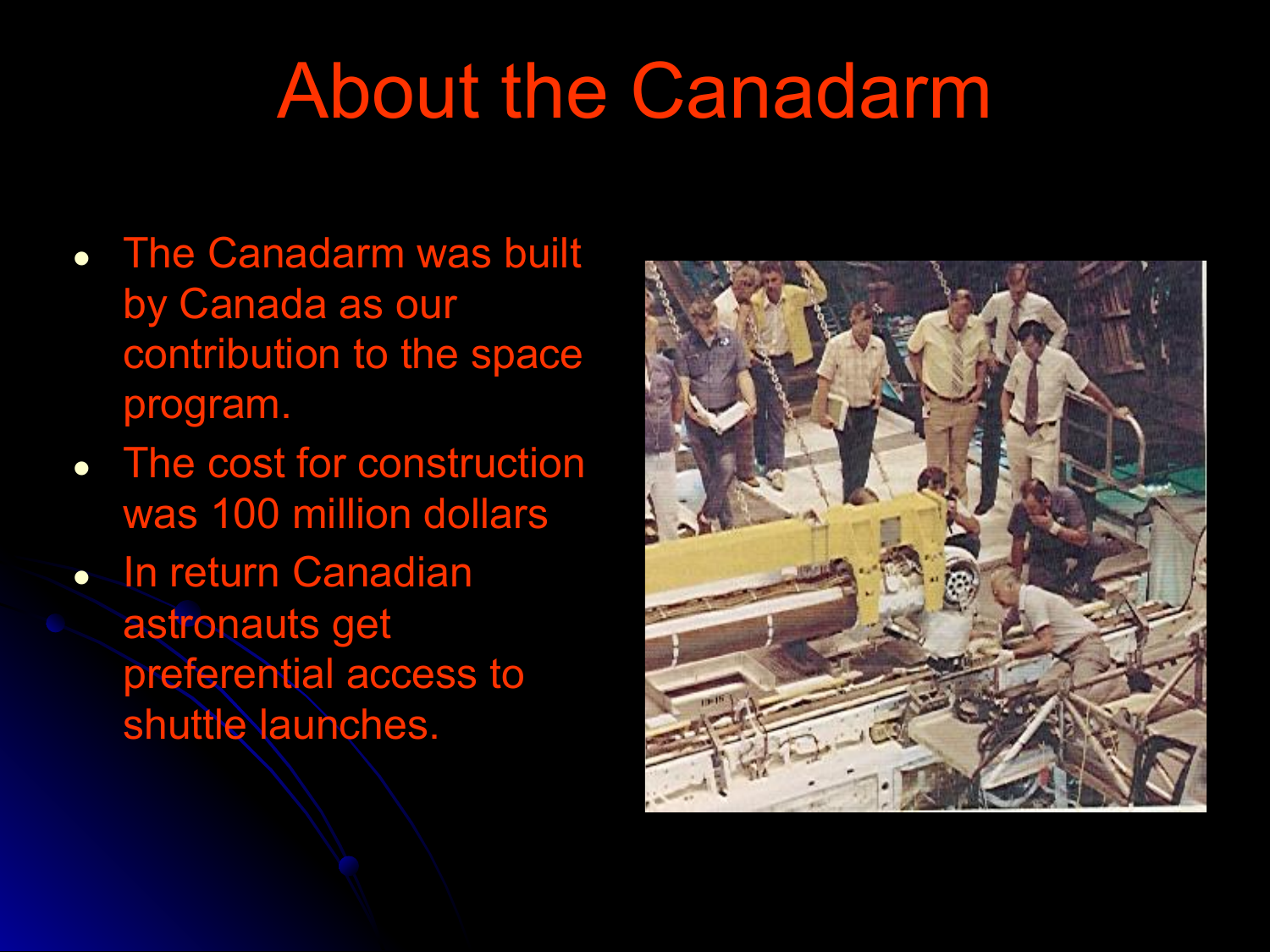### Canadarm 2

- Canada's contribution to the ISS is a more advanced manipulator arm
- The CANADARM 2 has a hand on both ends so it can "walk" around the ISS to where it is needed.



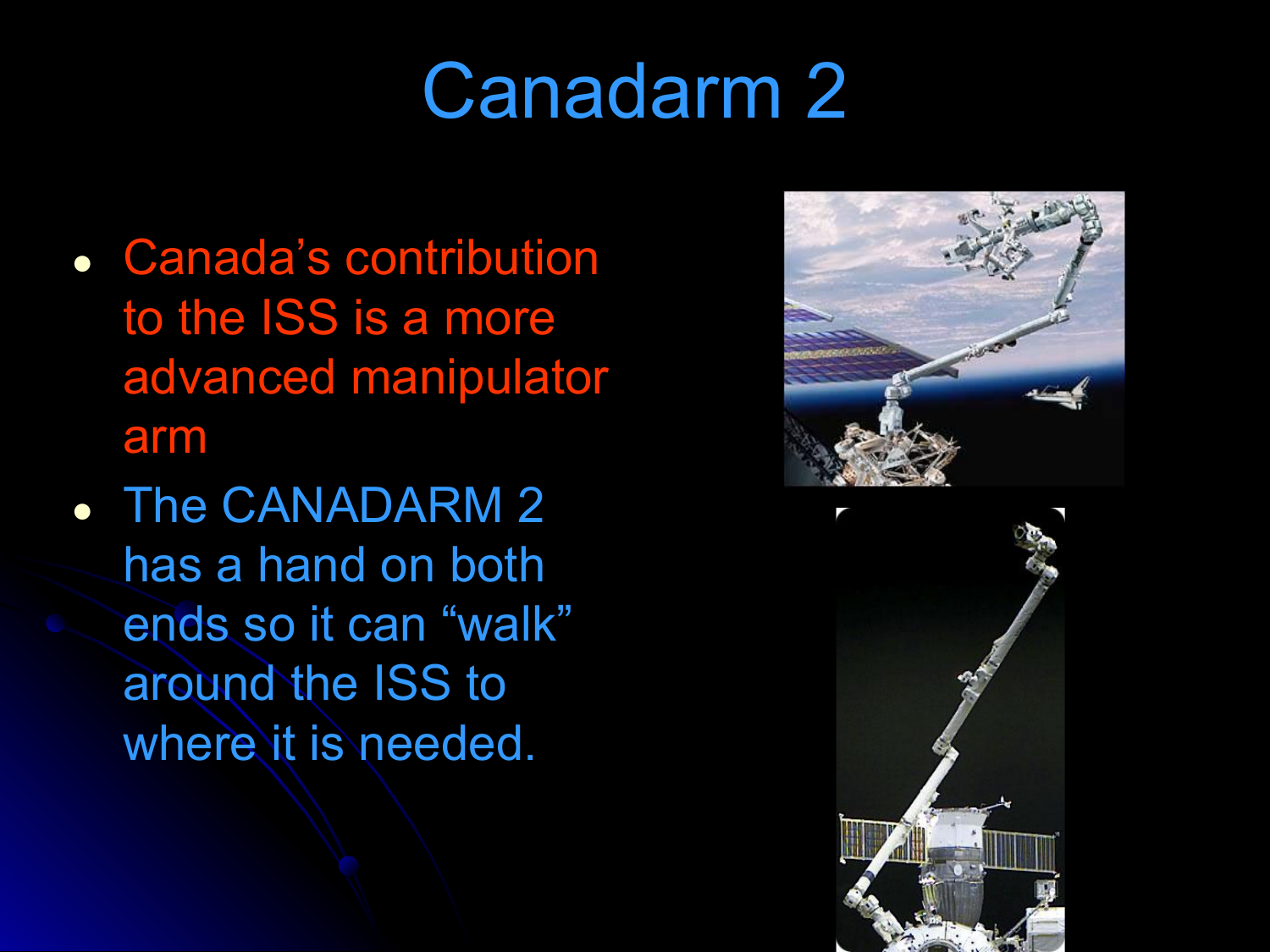### DEXTRE



- Robotic device that attaches to Canadarm2
	- It is a two-armed robot used to do construction and repair work outside the ISS

• It has movable jaws, multi-jointed arms, and video cameras. It even has a toolkit around its middle!